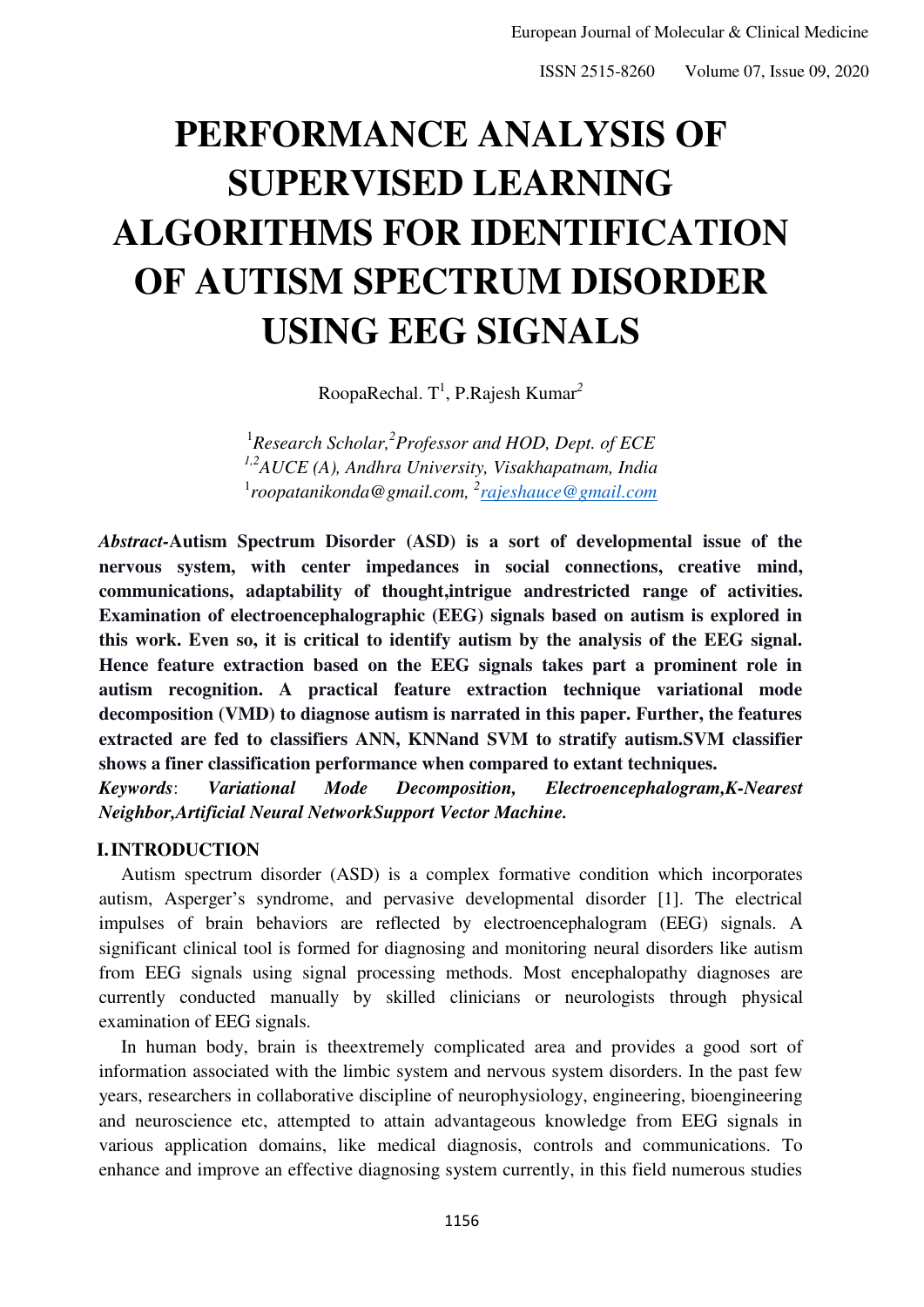are being conducted. A computer-aided diagnosis (CAD) is a computer set up to assist a doctor or a clinician in diagnosing a specific disease or disorder. A CAD system isn't purposive to detect by itself even so as an aiding tool for the clinician to diagnose, saving them time, increasing accuracy, and providing a second opinion. In recent times, researchers attempting to establish a computer-aided ASD diagnosis supported electroencephalographic signals [2].

The frequency range of encephalon's electrical signals in the range of 4 Hz to 80 Hz and around 100µV ofsmaller amplitude. Usually every EEG signal split into different sub-bands: Delta in the range of 0.5 Hz -4 Hz, Theta in the range of 4 Hz -8 Hz, Alpha in the range of 8 Hz - 12 Hz, Beta in the range of 13 Hz -30 Hz, and Gamma in the range of 30 Hz -60 Hz.

The frequency-based frequency and energies in distinct sub-band features employed to ANN forcategorizingautism besides typical EEG [6]. The time dependent standard deviation and spectral based entropy features employed to KNN forcategorizingautism besides typical EEG [3]. Spectral features of EEG are used with SVM, KNN, decision tree, Bayes network, and naive Bayes classifier to classify autism [4].

The time dependent approximation entropy and hurust exponent features employed with SVM to categorize autism besides normal electroencephalogram [5].

The nature of encephalographic signals could portray best by feature extraction and are eminent for the classification of autism. EEG signals unseen special attributes are encapsulated with the extraction of features, and significant feature optimizations influence absolute classification accuracy. This work, motivated by the evaluation of encephalographic data. An approach presented that incipiently performs VMD on different autistic and typical controls to extract spectral and statistical features.

The EEG dataset of autism adopted from Kaggle database [8]. The channels order in the data matrices is C3, Cz, C4, CPz, P3, Pz, P4, POz. The EEG dataset of typical controls is acquired from the Bonn University Hospital of Freiburg [9]. It contains five separate subsets  $(A-E)$  named Z, O, N, F, and S. Typical controls were recorded from Set A & B. By using the frequency decimation technique, the frequencies of both datasets are equalized.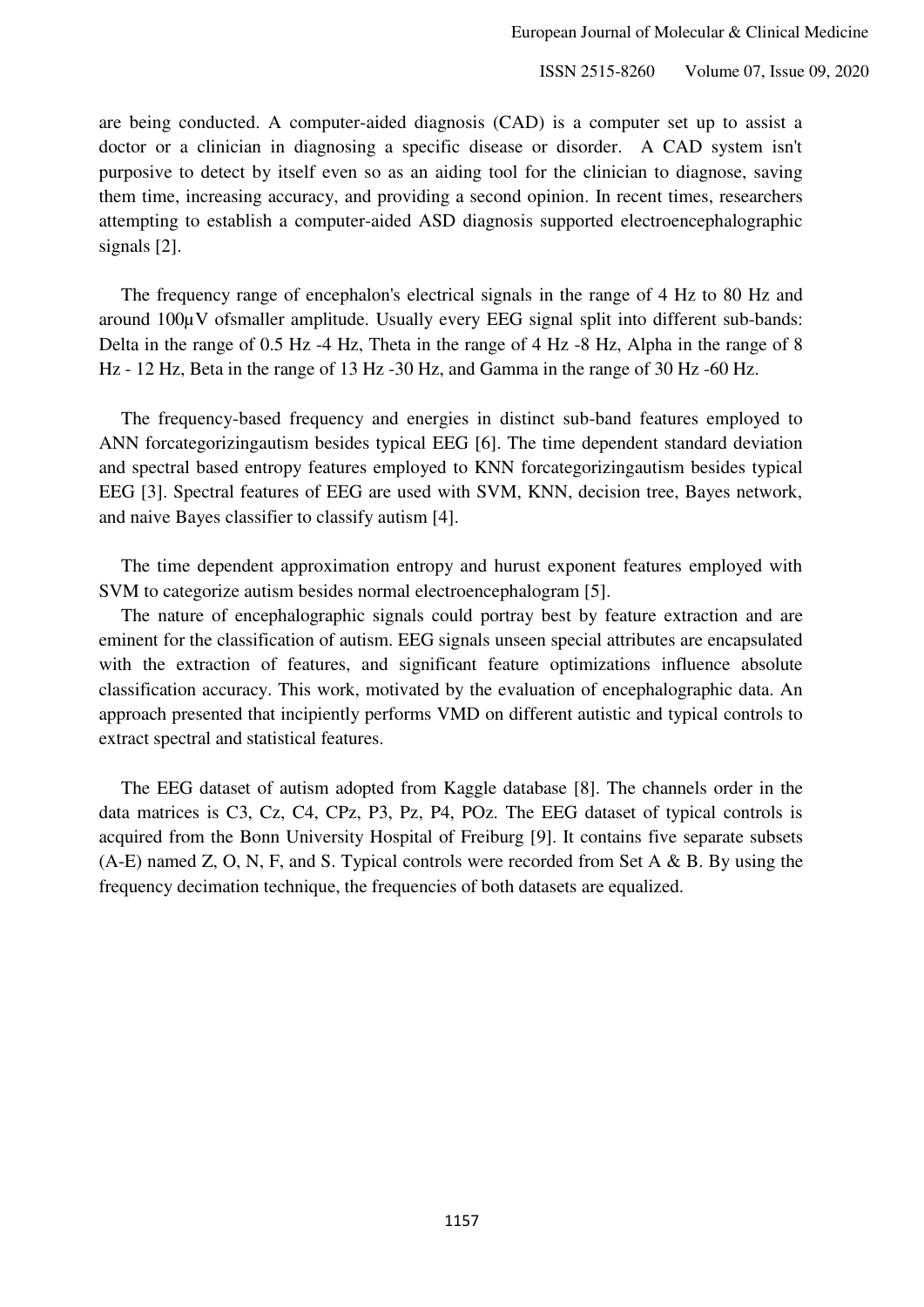

Figure 1: Flow diagram of EEG signals classification usingVMD method.

The residue of the paper as follows: Methodology of VMD, extraction features in domain of VMD, and introduced three classification techniquesin SectionII.Section III discussed, every individual classifier's extracted features performances concerning their confusion matrixto locate performance parameters. The experimental results and comparison between various researches is explained in same section.Section IV finally concludes.

#### **II. METHODOLOGY**

#### *A VARIATIONAL MODE DECOMPOSITION*

Variational mode decomposition (VMD) a novel adaptative signal fragmentation, it fragments each real-time signal to variational modes (uk) or a band limited functions. For the reconstructing an input signal, each method transpired concurrently and exhibited sparsity property. VMD fragments real-time signals into k modes (uk) surrounding its centerfrequency  $(\omega)$ . Frequency shifting property and Hilbert transform are beneficial variables informulation and optimization of a problem. The constrained variational problem formulation is [10],

$$
\min_{\{u_k\},\{\omega_k\}}\left\{\sum_k\middle\|\partial_t\left[\left(\delta(t)+\frac{j}{\pi t}\right)*u_k(t)\right]e^{-j\omega_k t}\right\|_2^2\right\}
$$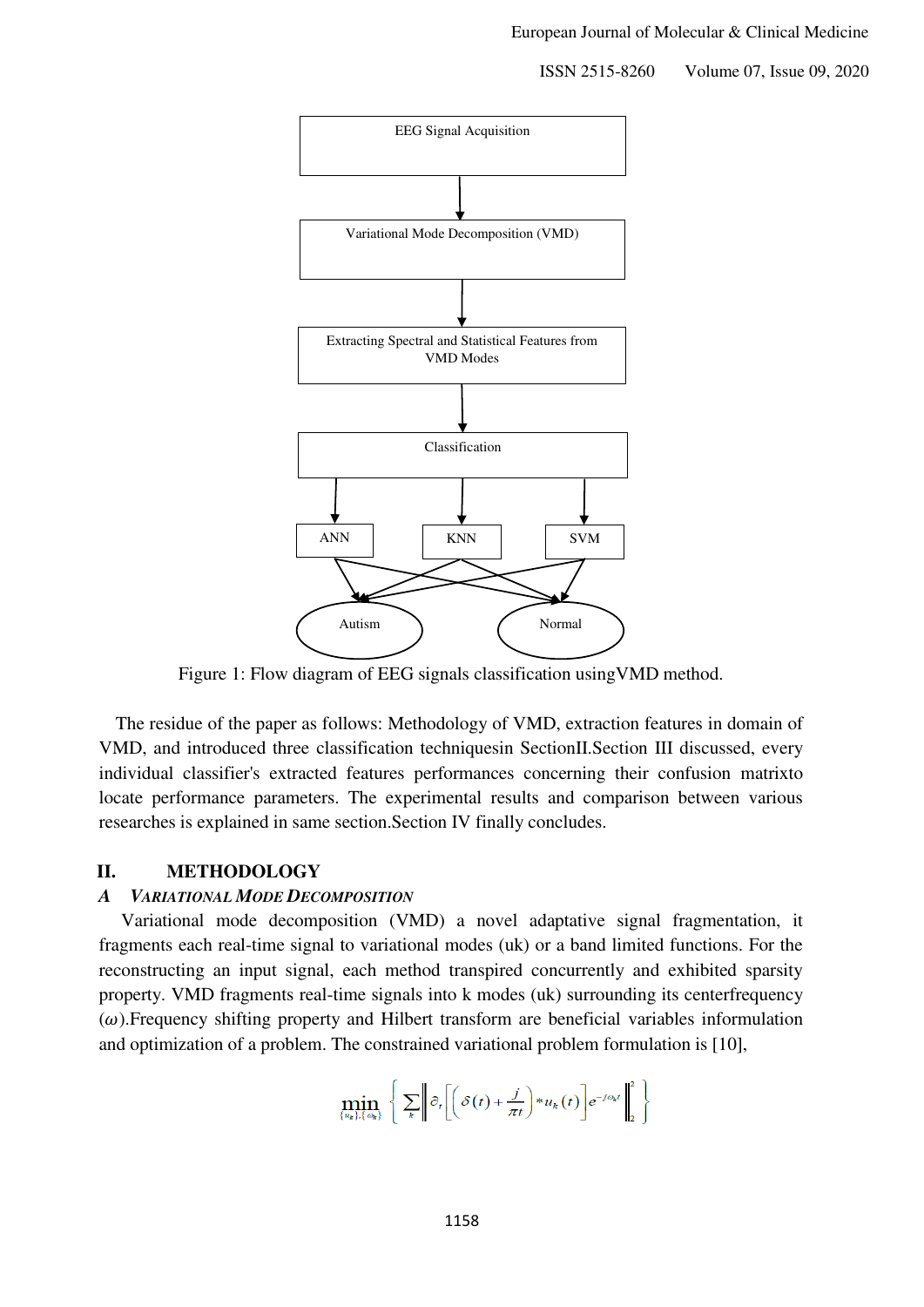$$
\sum_k u_k = f \quad (1)
$$

The quadratic penalty factor and Lagrangian multiplier ( $\lambda$ )converts to (2) from (1), The unimpeded optimization issue is denoted as (2)

$$
\ell(\{u_k\}, \{\omega_k\}, \lambda) := \alpha \sum_k \left\| \hat{\sigma}_t \left[ \left( \delta(t) + \frac{j}{\pi t} \right) * u_k(t) \right] e^{-j\omega_k t} \right\|_2^2 + \left\| f(t) - \sum_k u_k(t) \right\|_2^2 + \left\langle \lambda(t), f(t) - \sum_k u_k(t) \right\rangle (2)
$$

To resolve (2) Lagrangian function *ℓ*,the optimization method is Alternate Direction Method of a Multiplier. To upgrade every mode  $u_k(\omega)$  perfectly inspectral domainwiener filter imposed in VMD.

Algorithm:EEG signals decomposition using VMD described in the following steps.

1:K is predetermined, no. of modes.

2: Initializing of  $\{\hat{u}_k^1\}$ ,  $\{\omega_k^1\}$ ,  $\lambda^1$ , and n =0;

3:For n = n+1: K for  $\omega \ge 0$ , Repeat the loop till k=1.  $\hat{u}_k(t)$ keeps on changing in spectral domain [10],

$$
\hat{u}_k^{n+1}(\omega) \leftarrow \frac{\hat{f}(\omega) - \sum_{i < k} \hat{u}_k^{n+1}(\omega) - \sum_{i > k} \hat{u}_k^n(\omega) + \frac{\lambda^n(\omega)}{2}}{1 + 2\alpha(\omega - \omega_k^n)^2} \tag{3}
$$
\n
$$
\hat{u}_k^{n+1}(t) = \text{Real}\{\text{ifft}\left(\hat{u}_k^{n+1}(\omega)\right)\}
$$

Update 
$$
\omega_k
$$
 with (4)

$$
\omega_k^{n+1} \leftarrow \frac{\int\limits_0^\infty \omega \left| \hat{u}_k^{n+1}(\omega) \right|^2 d\omega}{\int\limits_0^\infty \left| \hat{u}_k^{n+1}(\omega) \right|^2 d\omega}
$$
\n(5)

- 4: Repeat till k equals K and n iteration of the loop, Assign k=k+1.
- 5:  $\lambda$ , upgraded for all  $\omega \geq 0$  from dual-ascent

$$
\hat{\lambda}^{n+1}(\omega) \leftarrow \hat{\lambda}^n(\omega) + \tau \bigg(\hat{f}(\omega) - \sum_k \hat{u}_k^{n+1}(\omega)\bigg) \tag{6}
$$

6: Repeat steps 2 to 5 till the obtained modes meet the convergence condition.

$$
\sum_{k=1}^{K} \frac{\left\| \hat{u}_{k}^{n+1} - \hat{u}_{k}^{n} \right\|_{2}^{2}}{\left\| \hat{u}_{k}^{n} \right\|_{2}^{2}} < \varepsilon \tag{7}
$$

Here<sup> $\wedge$ </sup>, E and τ represent dual ascent convergence time steps andTolerance Fourier transform respectively. Real (), Ifft ()represents real part of the analytic signal andInverse Fourier transform. In VMD choosing parameter is an initialfunction.

Figure 2 a, b represents the decomposition of mode of typical control and autistic EEG signals respectively.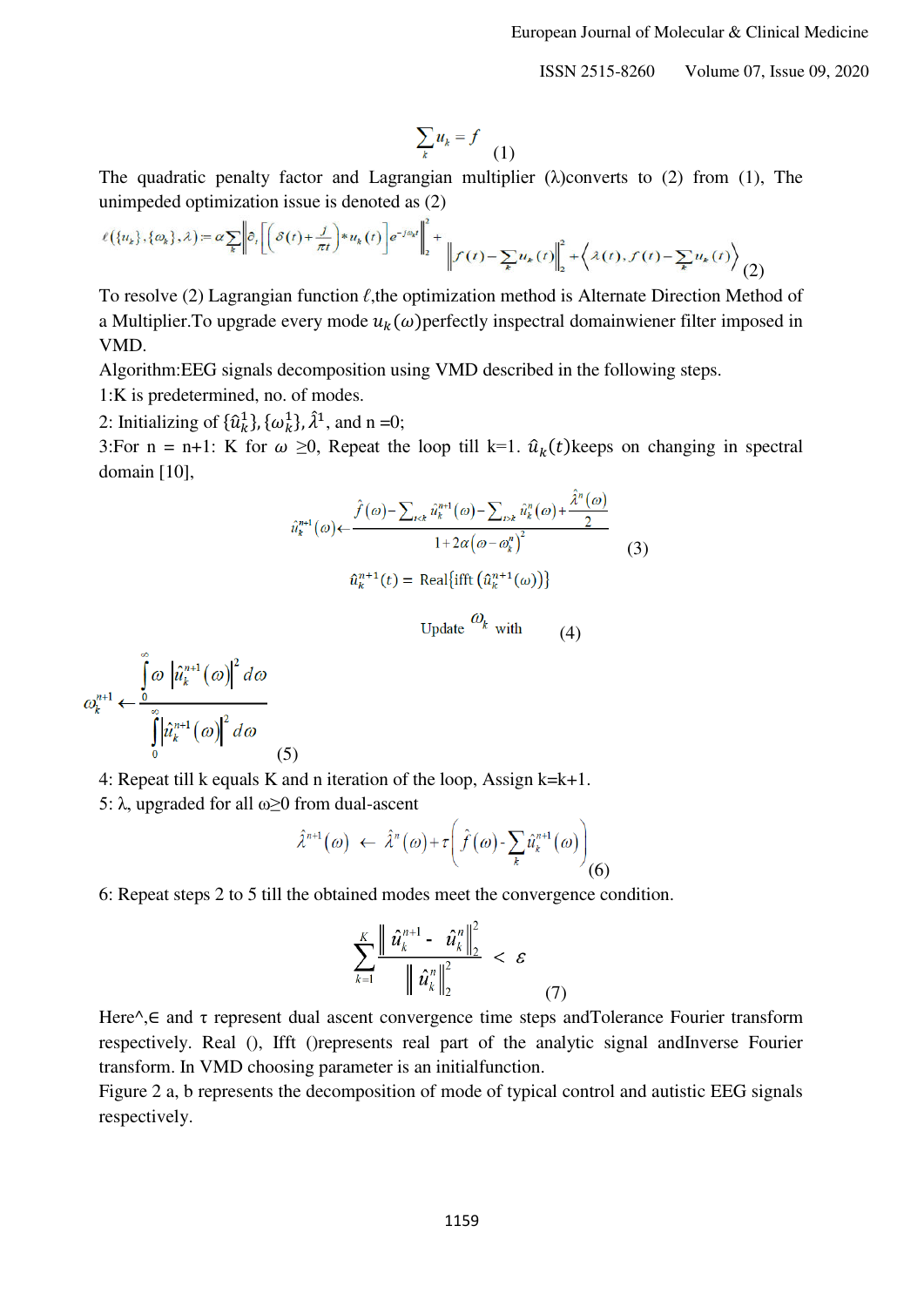

Figure 2: (a) Autistic Signal (b) Typical Control EEG signal

# *Feature extraction: Statistical features:*  **Mean:**It is expressed as [13],

$$
\mu = \frac{1}{N} \sum_{i=1}^{N} Y_i
$$
 (8)

**Standard deviation**: Is expressed as

$$
\sigma = \sqrt{\frac{1}{N-1} \sum_{i=1}^{N} (Y_i - \mu)^2}
$$
(9)

**Coefficient of variation (COV):** Is givenas [11].

$$
COV = \frac{\sigma}{\mu} \quad (10)
$$

**Entropy (H):** Itis expressed as [11],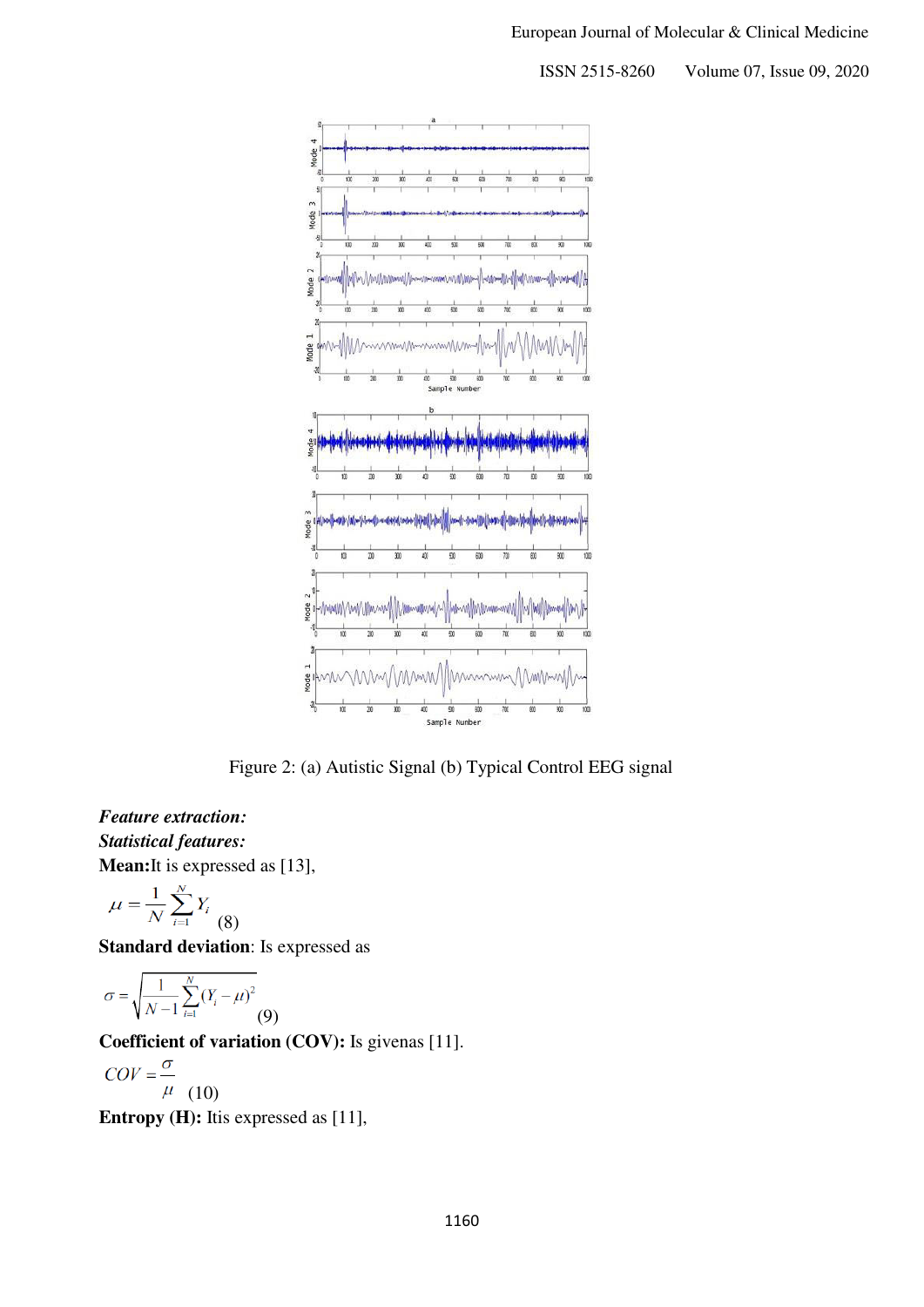$$
H(Y) = -\sum_{i=1}^{N} p(y_i) \log(p(y_i)) \quad p(y_i) = [p(y_1), p(y_2) \dots] \tag{11}
$$

**Inter quartile range (IQR):**Is expressedas

IQR= $Q3-Q1$  (12)

Here, Q1 first quartile and Q3 third quartilerespectively.

**Skewness:** It can be given as

Skewness = 
$$
\frac{1}{N} \sum_{i=1}^{N} \left( \frac{y_i - \mu}{\sigma} \right)^3
$$
(13)

**NegEntropy:**It can be derived as

$$
J(Y) = H(Y_{\text{gauss}}) - H(Y) \qquad H(Y_{\text{gauss}}) = \frac{1}{2} \log(2\pi e \sigma^2) \tag{14}
$$

**Kurtosis:** It is expressed as

$$
k = \frac{1}{N} \sum_{i=1}^{N} \left( \frac{y_i - \mu}{\sigma} \right)^4 \tag{15}
$$

# *Spectral features :*

**Spectral flatness (SF):**It is given as [10],

$$
SF = \frac{\prod_{m=0}^{N-1} \left| Y[m] \right|^{\frac{1}{N}}}{\frac{1}{N} \sum_{m=0}^{N-1} \left| Y[m] \right|}
$$

**Spectral spread (SS):**It can be expressed as

(16)

$$
SS = \frac{\sum_{m=0}^{N-1} (m - SC)^2 |Y[m]|}{\sum_{m=0}^{N-1} |Y[m]|}
$$
(17)

**Spectral centroid (SC):**

$$
SC = \frac{\sum_{m=0}^{N-1} m \left| Y[m] \right|}{\sum_{m=0}^{N-1} \left| Y[m] \right|}
$$
(18)

**Spectral decrease (SDec):**It is given by [10],

$$
SDec = \frac{\sum_{m=1}^{N-1} \frac{1}{m} \cdot (|Y[m]| - |Y[0]|)}{\sum_{m=1}^{N-1} |Y[m]|}
$$
(19)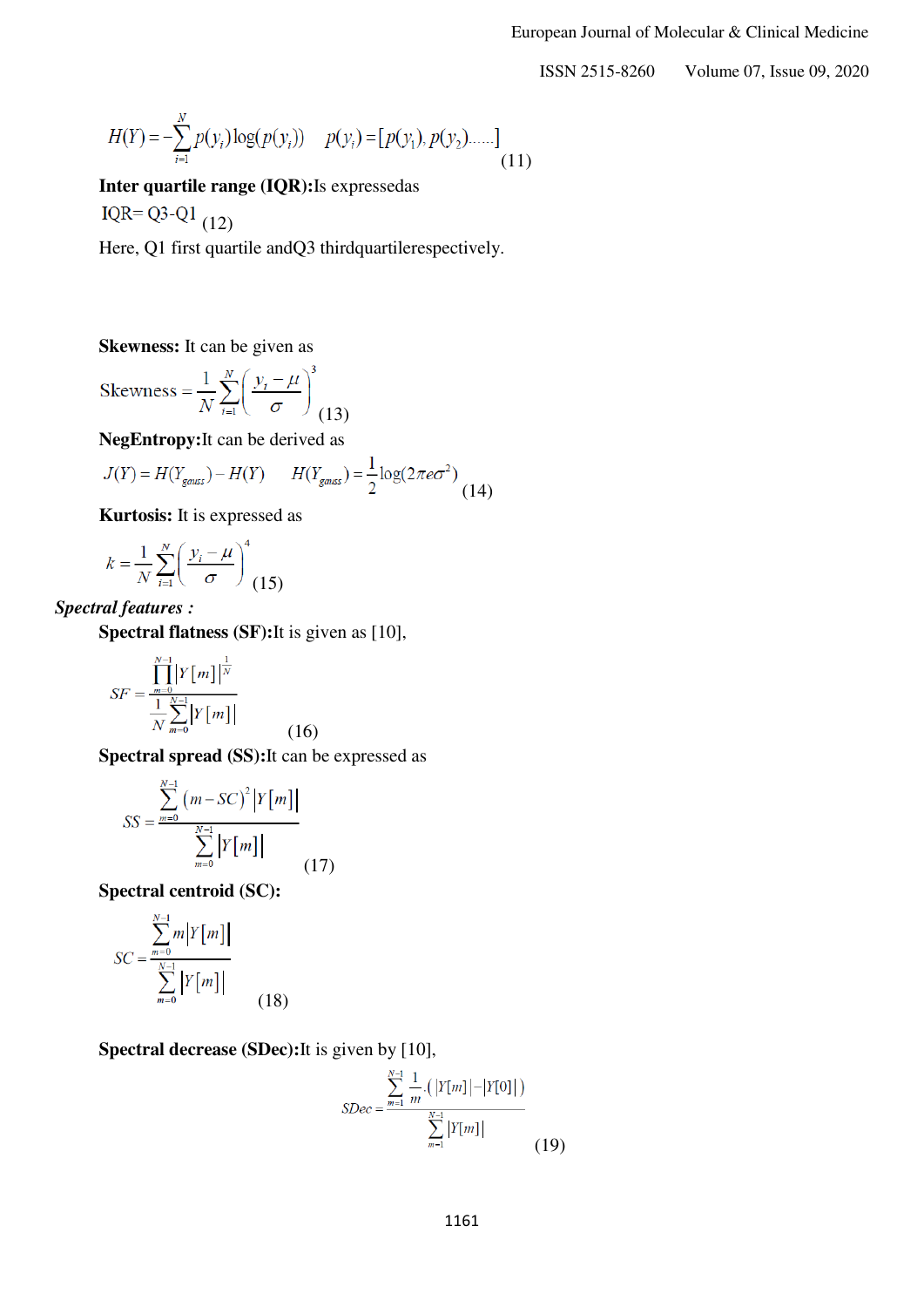*B K-NEAREST NEIGHBOR CLASSIFIER (KNN):*Among the non-parametric approaches used for classification of electrophysiological signals, KNN is one. The input comprises K closest training samples (data points), and the output is a class member in the classification problem. A sample will be classified with the majority vote of the neighbours and assigned to a class which is most common among K-nearest neighbours. Class membership is the output in KNN for classification.To achieve the classification results testing and training datasets of autistic EEG are applied to K-nearest neighbours. The processing function used is spearman distance [14].

#### **Spearman Distance**

The distance between the data vectors  $x_s$  and  $y_t$  are defined as

$$
d_{st} = \left(1 - \frac{(r_s - \bar{r}_s)(r_t - \bar{r}_t)}{\sqrt{(r_s - \bar{r}_s)(r_s - \bar{r}_s)'\sqrt{(r_t - \bar{r}_t)(r_t - \bar{r}_t)'}\}}\right)
$$
(20)

*CARTIFICIAL NEURAL NETWORK (ANN):*ANNs are motivated with biological neural networks, i.e., animal central nervous systems especially brain. These are used to approximate or estimate functions that can depend on a high number of unknown inputs. Different connections have different numeric weights, which can be turned based on experience, makes the ANNs capable of learning and are more adaptive to inputs. The set input neurons get activated by the input data. The output neuron determines the target class to which the data belongs to.For testing the performance, using ANN for categorization of autism EEG dataset is used [15]. The processing function used is sigmoid function.

#### **Sigmoid Function**

Sigmoid function corresponds to the shape of "*S*" (sigmoid curve) and it is a mathematical function which belongs to a special incident of the logistic function. It can be expressed as

$$
S(t) = \frac{1}{1 + e^{-t}} \quad (21)
$$

A sigmoid function has a positive derivative for all real input values that is defined, it is a bounded differentiable real function.

*D* SUPPORT VECTOR MACHINES (SVM): The classifier is given to above features for categorization of typical EEG signal. Decision function in two class problem is expressed as

$$
g(x) = sign[wT f(x) + b]
$$
 (22)

Optimization problem is given as

Minimize 
$$
J(w, b, e) = \frac{1}{2} w^T w + \frac{\gamma}{2} \sum_{i=1}^{N} e_i^2
$$
 (23)

$$
y_i[w^T f(x_i) + b] = 1 - e_i, i = 1, 2 ..., N \quad (24)
$$

Subject to

Here  $x_i$  is N input with i<sup>th</sup> feature vectors, and  $y_i$  is the class label of 1 or -1 for  $x_i$ .  $\gamma$  is the parameter of regularization, $\alpha_i$  is aLagrangian multiplier and b is the bias term. its SVM classifier output derived as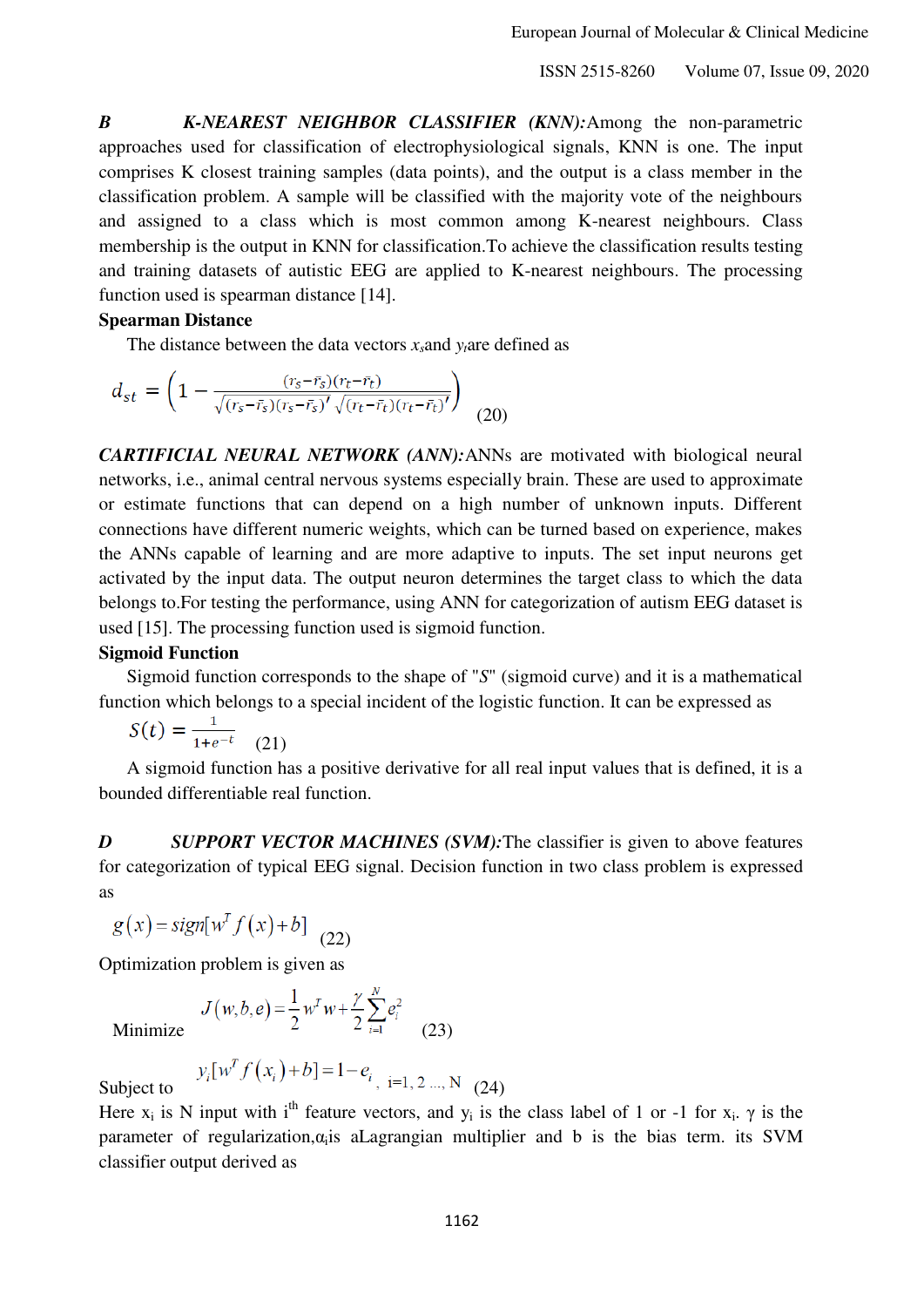$$
g(x) = sign \left[ \sum_{i=1}^{N} \alpha_i y_i K(x, x_i) + b \right]
$$
 (25)

SVM classifier needs kernel for training. The Gaussian RBF kernel is the efficient one. RBF kernel is expressed as

$$
K(x, x_i) = f^T(x) f(x_i) = e^{\left(-\|x - x_i\|^2 / 2\sigma^2\right)} \tag{26}
$$

Parameter  $\sigma$  is an optimization kernel width [12].

#### **III. RESULTS WITH DISCUSSION**

In this work, a systematic procedure for categorization of the autistic and typical EEG along with the assistance of features based on VMD is propounded, devised, developed and imposed. The propounded classification algorithms of autistic signals are enacted and simulation done in MATLAB, and this section presents the simulated results.

Table 1 illustrates the simulation results of the classification algorithm of autism along with ANN.In accordance with the attained confusion matrix,classification algorithm based on ANN classifier accomplishes an overall sensitivity 90.83%, overall accuracy 88.80%, overall specificity 86.66%, overall F\_measure 88.97%, overall precision 87.20% and overall G\_mean 88.72%.

| <b>Table1. Autism Classification using ANN Confusion Matrix</b> |                    |      |                                  |  |
|-----------------------------------------------------------------|--------------------|------|----------------------------------|--|
|                                                                 | Signal             |      | Autism(%) Typical Control $(\%)$ |  |
|                                                                 | Autism             | 90.8 | 13.3                             |  |
|                                                                 | Typical<br>Control | 9.2  | 86.7                             |  |

Table 2 illustrates the simulation results of the classification algorithm of autismalong with KNN. In accordance with the attained confusion matrix, classification algorithm based on KNN classifier accomplishes an overall sensitivity 94.16%, overall accuracy 89.60%, overall specificity 85.00%, overall F\_measure 90.03%, overall precision 86.25% and overall G\_mean 89.46%.

| Table2. Autism Classification using KNN Confusion Matrix |      |                                   |  |
|----------------------------------------------------------|------|-----------------------------------|--|
| Signal                                                   |      | Autism(%) Typical Control $(\% )$ |  |
| Autism                                                   | 94.2 | 15.0                              |  |
| <b>Typical</b>                                           | 5.8  | 85.0                              |  |
| Control                                                  |      |                                   |  |

Finally, Table 3 illustrates the simulation results of the classification algorithm of autism with SVM.In accordance with the attainedconfusion matrix,SVM classifieracquires alltime higher classification performance when analyzed withKNN andANN. It accomplishes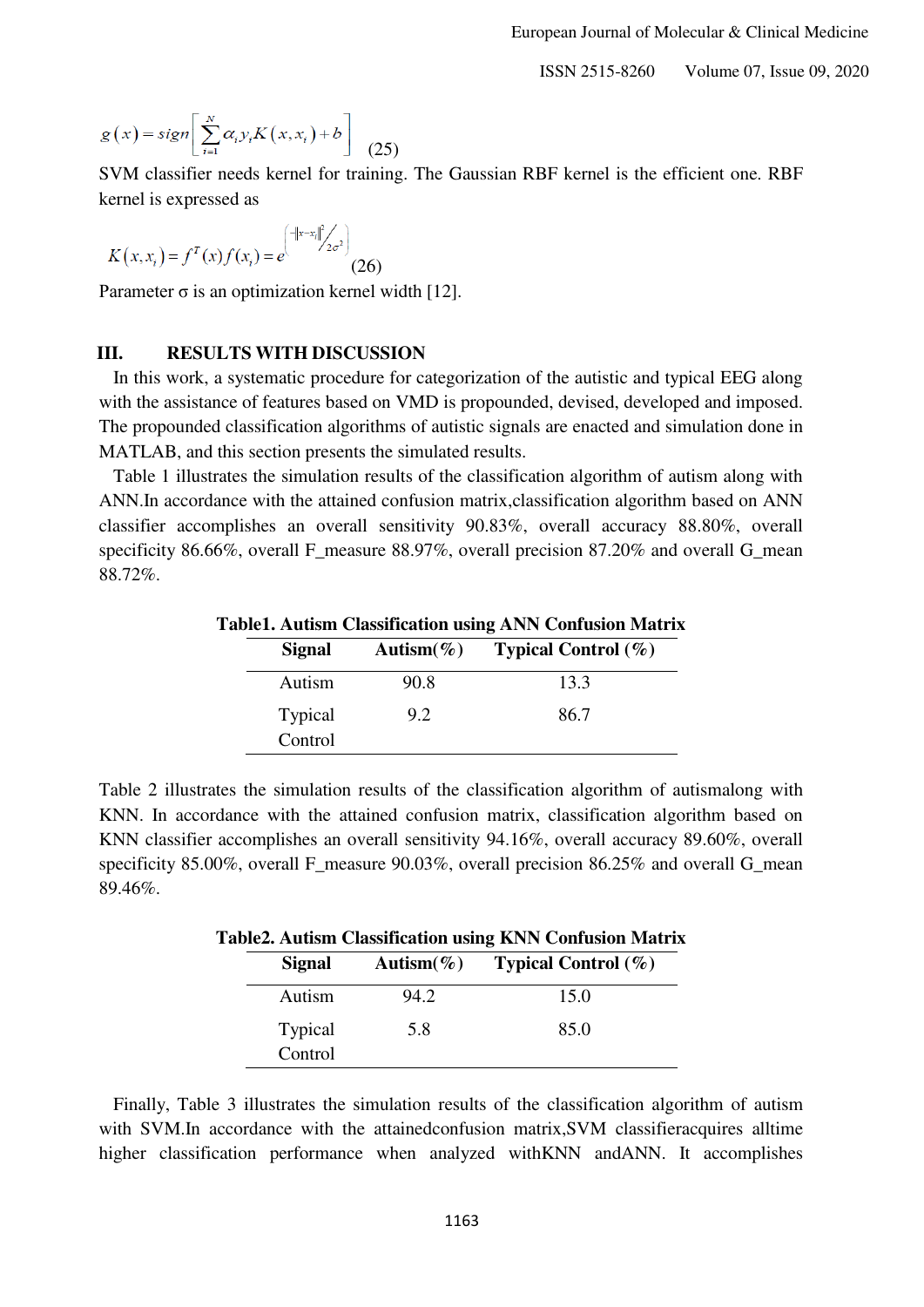anoverall sensitivity 98.33%, overall accuracy 92.50%, overall specificity 86.66%, overall F\_measure 92.91%, overall precision 88.05% and overall G\_mean 92.31%.

| Table 3. Autism Classificationusing SVM Confusion Matrix |      |                                   |  |  |
|----------------------------------------------------------|------|-----------------------------------|--|--|
| Signal                                                   |      | Autism(%) Typical Control $(\% )$ |  |  |
| Autism                                                   | 98.3 | 13.3                              |  |  |
| <b>Typical</b><br>Control                                | 1.7  | 86.7                              |  |  |

**Table 4.Autism Classification Performance Summary** 

| S.No           | Parameter   | <b>ANN</b> | <b>KNN</b> | <b>SVM</b> |
|----------------|-------------|------------|------------|------------|
|                | Accuracy    | 88.80      | 89.60      | 92.50      |
| $\overline{2}$ | Sensitivity | 90.83      | 94.16      | 98.33      |
| $\mathbf{3}$   | Specificity | 86.66      | 85.00      | 86.66      |
|                | Precision   | 87.20      | 86.25      | 88.05      |
| 5              | F measure   | 88.97      | 90.03      | 92.91      |
| 6              | G mean      | 88.72      | 89.46      | 92.31      |



**Fig. 3. Comparison of performance parameters(Bar Graph)** 

The comparison shows that the SVM classifier-based autism classification algorithm shows predominately more adequate classification accuracy over ANN and KNN. Besides, all the SVM classifier's performance parameters also offer more satisfactory results when compared with ANN and KNN.

FromTable 5, the propounded method achieved a high accuracy rate compared to work from the literature. Besides, noveldecomposing techniques and features, inpropounded scheme exhibit substantial enhancement.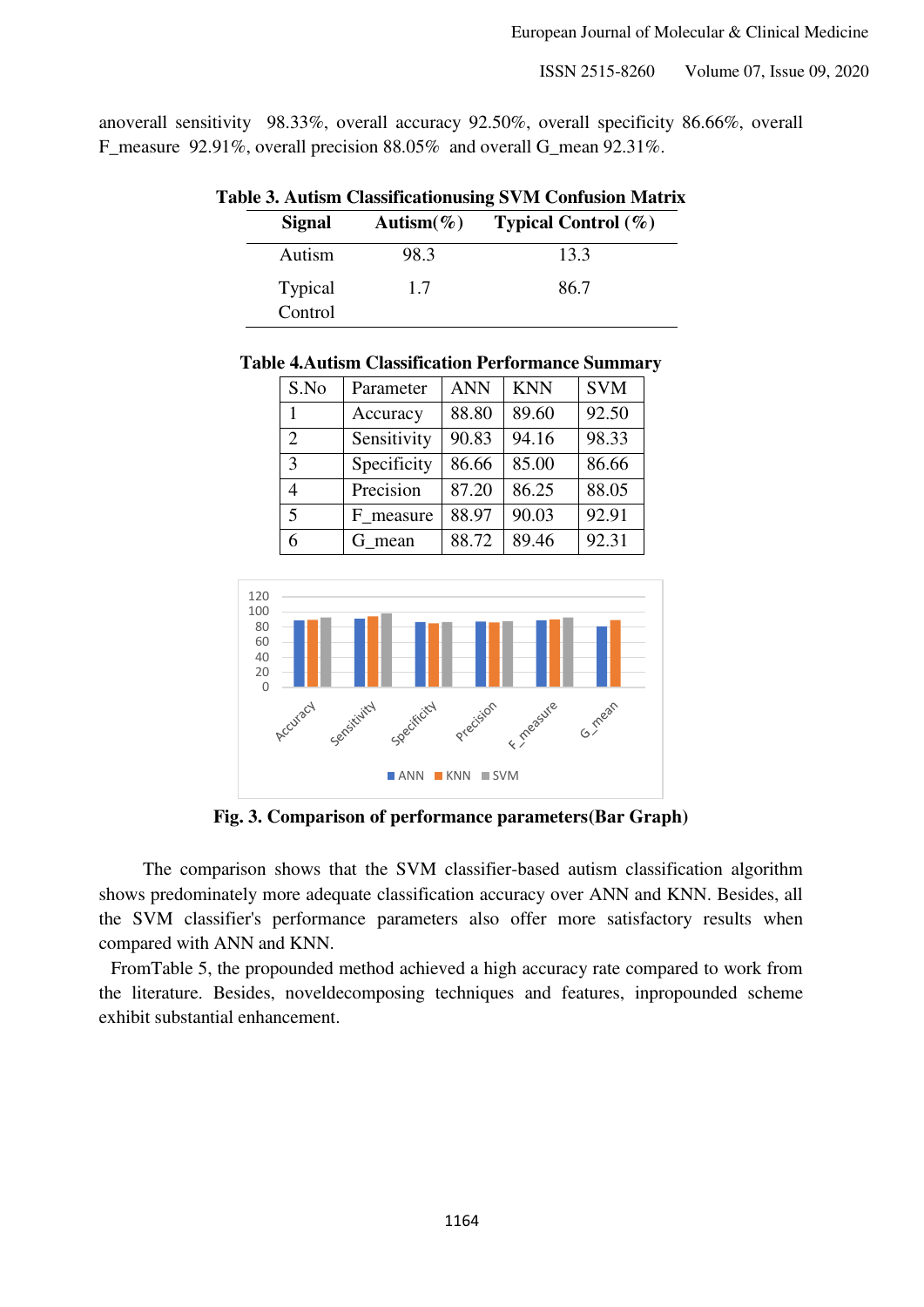| Author                          | <b>Extracted Features</b> | Classifier     | Results |
|---------------------------------|---------------------------|----------------|---------|
| W. H. Tager-Flusberg, Tierney,  | - mean                    | Support        | 80-90%  |
| and C. Nelson [5]               | - pvalue                  | Vector         |         |
|                                 | -standard deviation       | Machine        |         |
|                                 | -mean multiscale          | (SVM)          |         |
|                                 | entropy (mMSE)            |                |         |
|                                 | -mean                     |                | 90%     |
| Djemal. R., A. Alsuwailem, K.   | -variance                 | Artificial     |         |
| AlSharabi and S. Ibrahim [6]    | -(SD)Standard             | Neural         |         |
|                                 | deviation                 | <b>Network</b> |         |
|                                 | -skewness                 | (ANN)          |         |
|                                 | -kurtiosis                |                |         |
|                                 |                           |                |         |
| Vij A. Sheikhani, M. Noroozian, | -mean                     | <b>KNN</b>     | 82.4%   |
| H. Behnam, P. Golabiand M. R.   | -standard deviation       |                |         |
| Mohammade <sup>[3]</sup>        | -coherence                |                |         |
| M. J. Alhaddad, H. M. Malibary  | -spectralspread           | <b>FLDA</b>    | 90%     |
| and M. I. Kamel [7]             | -statistical features     |                |         |
|                                 | -spectralflatness         |                |         |
|                                 |                           |                |         |
| T.RoopaRechal                   | -spectralspread           | <b>ANN</b>     | 88.80%  |
|                                 | -statistical features     |                |         |
|                                 | -spectralflatness         | <b>KNN</b>     | 89.60%  |
|                                 |                           |                |         |
|                                 |                           | <b>SVM</b>     | 92.50%  |

**TABLE 5. Comparison of Various EEG Based ASD** 

# **IV. CONCLUSION**

In this study, the propounded method initially performs VMD to extract the spectral and statistical features of various autistic and typical signals. A significant method is developed for extracting features of EEG signals, and calculated a total of 44 features with four level decomposition of testing and training datasets. The best approach to fuse the diagnosing of autism by various machine learning algorithms such as ANN, KNN, and SVM is exhibited. In each algorithm accuracy, precision, specificity, sensitivity, F\_measure andG\_mean observed. Among this, SVM classifier attains highest classification accuracy over KNN and ANN. Hence, the SVM classifier is better in diagnosing the autism.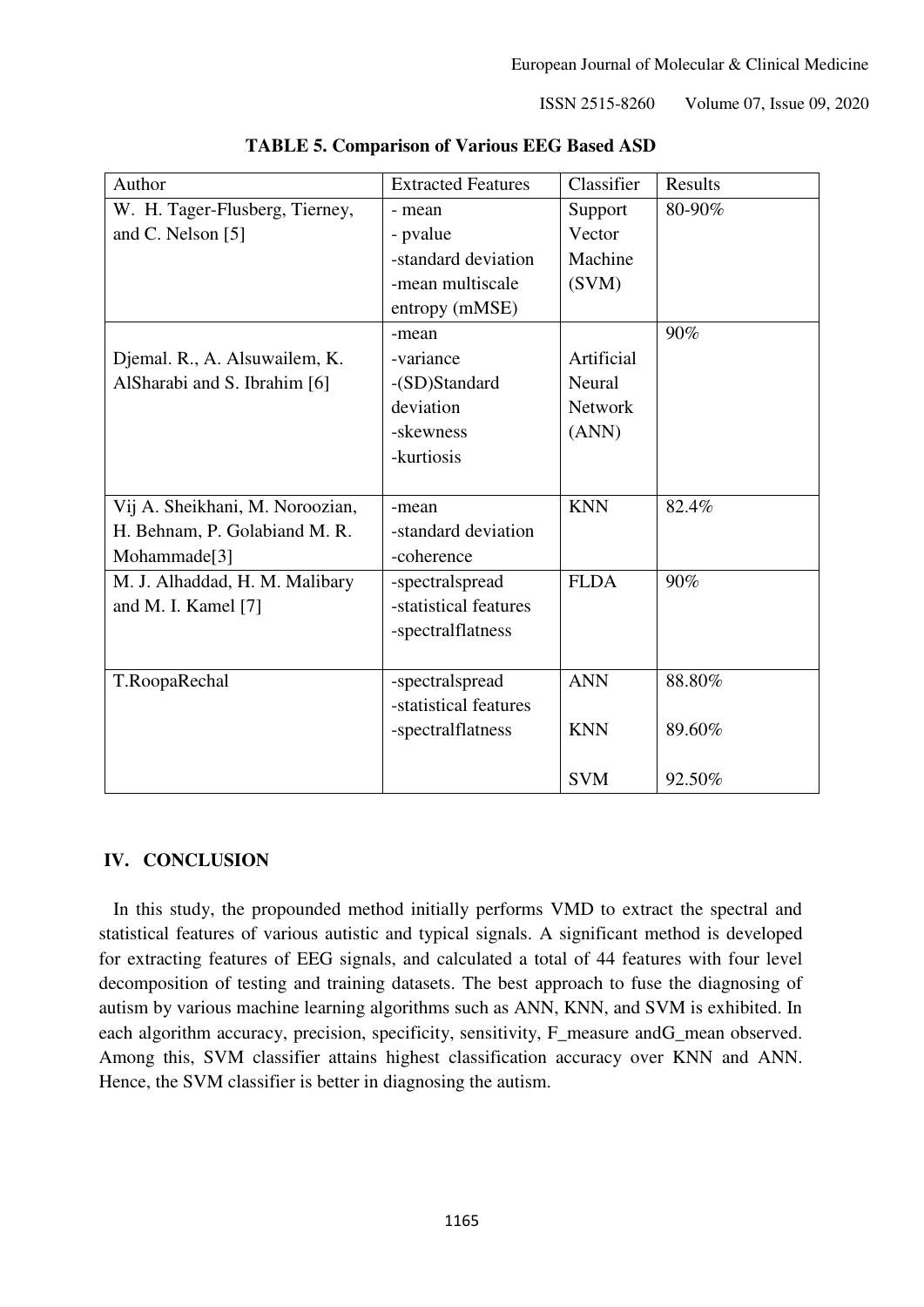## **REFERENCES**

- [1] Bhat, Shreya, U. Rajendra Acharya, HojjatAdeli, G. MuralidharBairy, and Amir Adeli. "Autism: Cause Factors, Early Diagnosis and Therapies." Reviews in the Neurosciences 25, no. 6 (2014). [https://doi.org/10.1515/revneuro-2014-0056.](https://doi.org/10.1515/revneuro-2014-0056)
- [2] Ahmadlou, Mehran, and HojjatAdeli. "Electroencephalograms in Diagnosis of Autism." Comprehensive Guide to Autism, 2014, 327–43. [https://doi.org/10.1007/978-1-4614-4788-](https://doi.org/10.1007/978-1-4614-4788-7_204) [7\\_204.](https://doi.org/10.1007/978-1-4614-4788-7_204)
- [3] Sheikhani, Ali, Hamid Behnam, Mohammad Reza Mohammadi, Maryam Noroozian, and PariGolabi. "Connectivity Analysis of Quantitative Electroencephalogram Background Activity in Autism Disorders with Short Time Fourier Transform and Coherence Values." 2008 Congress on Image and Signal Processing, 2008. [https://doi.org/10.1109/cisp.2008.595.](https://doi.org/10.1109/cisp.2008.595)
- [4] Fan, Jing, Joshua W. Wade, Dayi Bian, Alexandra P. Key, Zachary E. Warren, Lorraine C. Mion, and Nilanjan Sarkar. "A Step towards EEG-Based Brain Computer Interface for Autism Intervention." 2015 37th Annual International Conference of the IEEE Engineering in Medicine and Biology Society (EMBC), 2015. [https://doi.org/10.1109/embc.2015.7319213.](https://doi.org/10.1109/embc.2015.7319213)
- [5] Bosl, William, Adrienne Tierney, Helen Tager-Flusberg, and Charles Nelson. "EEG Complexity as a Biomarker for Autism Spectrum Disorder Risk." BMC Medicine 9, no. 1 (2011). [https://doi.org/10.1186/1741-7015-9-18.](https://doi.org/10.1186/1741-7015-9-18)
- [6] Djemal, Ridha, Khalil Alsharabi, Sutrisno Ibrahim, and Abdullah Alsuwailem. "EEG-Based Computer Aided Diagnosis of Autism Spectrum Disorder Using Wavelet, Entropy, and ANN." BioMed Research International 2017 (2017): 1–9. [https://doi.org/10.1155/2017/9816591.](https://doi.org/10.1155/2017/9816591)
- [7] Kamel, Mahmoud I., Mohammed J. Alhaddad, Hussein M. Malibary, Khalid Thabit, FoudDahlwi, Ebtehal A. Alsaggaf, and Anas A. Hadi. "EEG Based Autism Diagnosis Using Regularized Fisher Linear Discriminant Analysis." International Journal of Image, Graphics and Signal Processing 4, no. 3 (2012): 35–41. [https://doi.org/10.5815/ijigsp.2012.03.06.](https://doi.org/10.5815/ijigsp.2012.03.06)
- [8] Amaral, Carlos P., Marco A. Simões, Susana Mouga, João Andrade, and Miguel Castelo-Branco. "A Novel Brain Computer Interface for Classification of Social Joint Attention in Autism and Comparison of 3 Experimental Setups: A Feasibility Study." Journal of Neuroscience Methods 290 (2017): 105–15. [https://doi.org/10.1016/j.jneumeth.2017.07.029.](https://doi.org/10.1016/j.jneumeth.2017.07.029)
- [9] [http://epileptologiebonn.de/cms/front\\_content.php?idcat=193&lang=3&changelang=3.](http://epileptologiebonn.de/cms/front_content.php?idcat=193&lang=3&changelang=3)